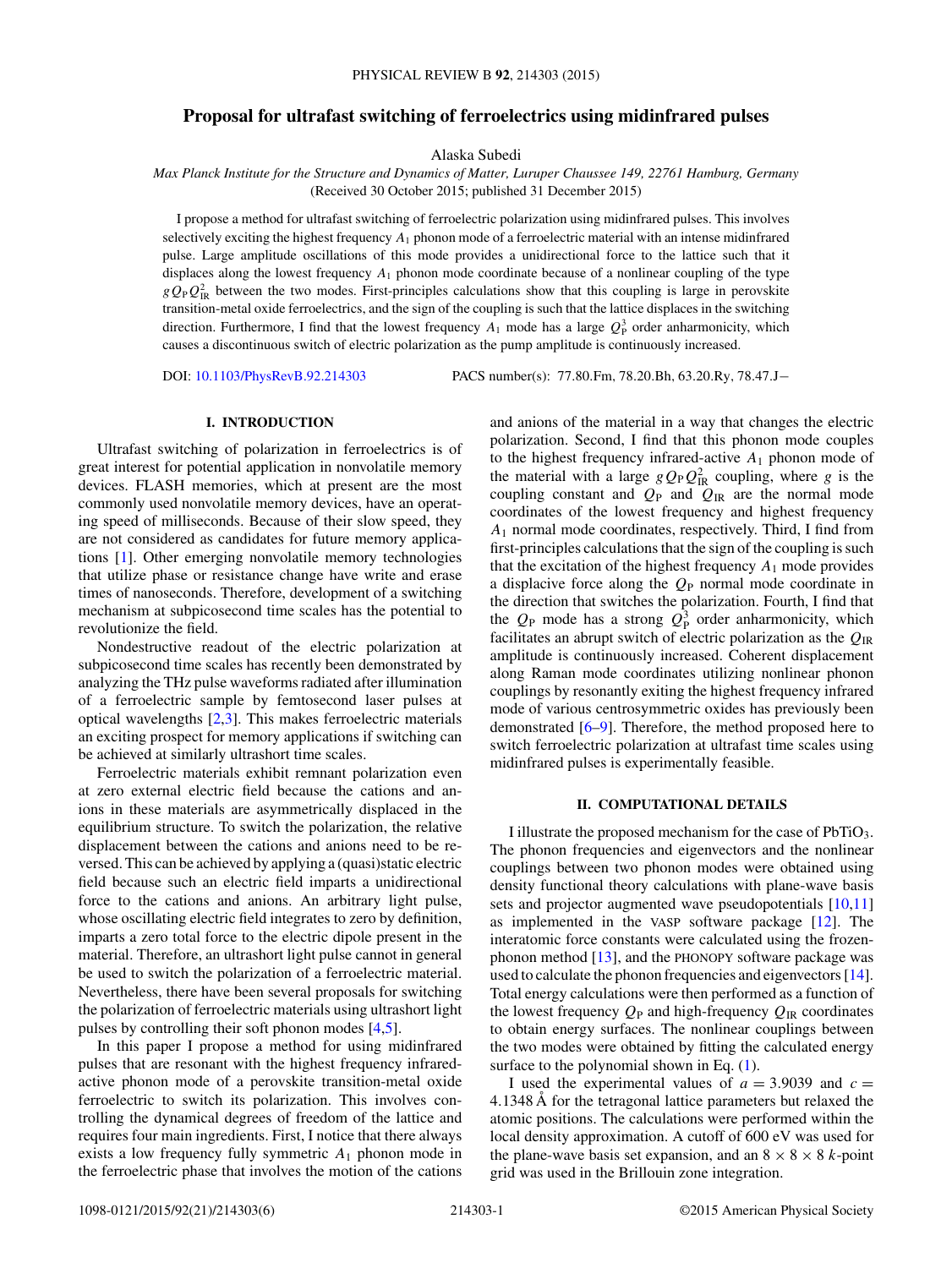<span id="page-1-0"></span>TABLE I. The zone-center phonon frequencies and their irreducible representation and optical activity of ferroelectric PbTiO<sub>3</sub>.

| Frequency $(cm-1)$ | Irrep             | Optical activity |
|--------------------|-------------------|------------------|
| 80                 | E                 | $IR + Raman$     |
| 149                | $A_1(Q_P)$        | $IR + Raman$     |
| 187                | E                 | $IR + Raman$     |
| 273                | E                 | $IR + Raman$     |
| 290                | $B_1$             | Raman            |
| 356                | A <sub>1</sub>    | $IR + Raman$     |
| 491                | E                 | $IR + Raman$     |
| 655                | $A_1(Q_{\rm IR})$ | $IR + Raman$     |

## **III. RESULTS AND DISCUSSIONS**

The ferroelectric phase of PbTiO<sub>3</sub> exists in the *P4mm* structure with one formula unit per unit cell. This gives rise to 12 zone-center optical normal modes with the decomposition  $\Gamma_{\text{optic}} = 3A_1 + B_1 + 4E$ . The *A*<sub>1</sub> and *E* modes are both Raman and infrared active, whereas the  $B_1$  is only Raman active. The calculated zone center phonon frequencies and their symmetries are given in Table I. I find that the coupling between the lowest frequency *E* and the highest frequency *A*<sup>1</sup> mode is weak. Therefore, I focus on the coupled dynamics of the lowest and highest frequency  $A_1$  modes.

The atomic displacement pattern of the lowest frequency  $A_1$  mode (denoted by  $Q_P$ ) is shown in Fig. 1(a) with *z* axis chosen as the polarization axis. A finite magnitude of this mode involves the motion of Pb<sup>2+</sup> and  $O^{2-}$  ions along the *z* axis in the opposite direction, and a displacement of the lattice along the coordinate of this mode modifies the electric polarization of the material. In the convention used in this paper, a large negative value of this normal mode coordinate would reverse the polarization. The arrows in Fig. 1(a) indicate the movements of ions for such a negative value of  $Q_P$ . One can see that such a movement reverses the relative displacement between the Pb<sup>2+</sup> and  $O^{2-}$  ions. However, it should be noted that a displacement along this mode does not bring the structure to the symmetrically equivalent ground state with opposite polarization because the eigenvector of this mode is not in general equal to the eigenvector of the unstable infrared mode of the paraelectric phase that is responsible for the ferroelectric instability. A further relaxation of the lattice, in addition to the



FIG. 1. (Color online) Displacement patterns of the (a) lowest frequency (149 cm<sup>-1</sup>)  $Q_P$  and (b) highest frequency (655 cm<sup>-1</sup>)  $Q_{IR}$ modes of the ferroelectric phase of PbTiO<sub>3</sub>. Both modes belong to the  $A_1$  irreducible representation.

large negative value of the  $Q_P$  coordinate that reverses the polarization, would take the structure to the symmetrically equivalent switched ground state. I confirmed this by starting with a structure that was displaced by a value of  $-8 \text{ Å} \sqrt{\text{amu}}$ along the  $Q_P$  coordinate and relaxing the atomic positions by minimizing the forces. I found that the structure indeed relaxes to the symmetrically equivalent switched phase rather than going back to the initial ferroelectric equilibrium state that was used as a starting point to displace along the  $Q_P$ coordinate.

Therefore, a coherent displacement of the lattice along this low frequency  $Q_P$  phonon mode coordinate is a viable route for ultrafast ferroelectric switching. In fact, Qi *et al.* have proposed a method for switching the polarization by driving large amplitude oscillations of this phonon mode using multiple THz pulses with an asymmetric electric field profile [\[5\]](#page-5-0).

Here I propose a method of switching the polarization using a light pulse that does not directly drive the low frequency *Q*<sup>P</sup> mode. Instead, this involves exciting the high frequency  $Q_{IR}$  infrared mode of the material [shown in Fig. 1(b)] by an intense midinfrared pulse that in turn provides a displacive force along the  $Q_P$  coordinate in the switching direction due to a nonlinear coupling of the type  $gQ_PQ_R^2$  between the two modes. Furthermore, the presence of a large  $Q_{\rm P}^3$  order anharmonicity causes a sudden increase in the displacement along the  $Q_P$  coordinate as the  $Q_{IR}$  amplitude is continuously increased, and this causes an abrupt reversal of the electric polarization without the magnitude of the polarization going to zero.

I calculated the total energy as a function of the lowest frequency  $Q_P$  and highest frequency  $Q_{IR}$  infrared mode coordinates from first principles using density functional theory calculations. The calculated energy surface of ferroelectric  $PbTiO<sub>3</sub>$  is shown in Fig. [2,](#page-2-0) and it fits the following expression:

$$
V(Q_{P}, Q_{IR}) = \frac{1}{2} \Omega_{P}^{2} Q_{P}^{2} + \frac{1}{2} \Omega_{IR}^{2} Q_{IR}^{2} + \frac{1}{3} a_{3} Q_{P}^{3}
$$
  
+  $\frac{1}{4} a_{4} Q_{P}^{4} + \frac{1}{3} b_{3} Q_{IR}^{3} + \frac{1}{4} b_{4} Q_{IR}^{4}$   
+  $g Q_{P} Q_{IR}^{2} + h Q_{P}^{2} Q_{IR} + i Q_{P}^{3} Q_{IR}$   
+  $j Q_{P} Q_{IR}^{3} + k Q_{P}^{2} Q_{IR}^{3} + l Q_{P} Q_{IR}^{4}$ . (1)

A fit of the above expression to the calculated energy surface determines *ab initio* the nonlinear couplings between the two modes up to all significant orders of the two phonon coordinates. The values of the coefficients of the coupling terms obtained from such a fit are given in Table [II.](#page-2-0) The calculated energy surface exhibits complex features, and this is due to the presence of both even and odd order nonlinearities. However, there are some salient features. When  $Q_{\text{IR}} = 0$ , the energy curve of the  $Q_P$  mode has one minimum at zero, as one would expect for a stable ground-state structure. The energy increases rapidly for positive values of  $Q_{\rm P}$ , but the increase is less rapid for negative values of  $Q_P$ . In fact, for negative values of  $Q_P$ , the slope of the energy curve has a minimum near  $-5$  A $\sqrt{amu}$ , where the energy curve is shallow and the restoring force is small, before it shows an upturn around  $-8$  Å $\sqrt{\text{amu}}$ . This asymmetric nature of the energy curve of the  $Q_P$  mode is due to the presence of a large  $a_3 Q_P^3$  term in the polynomial expression of the energy surface. The physical reason for the asymmetric nature of the  $Q_P$  energy curve is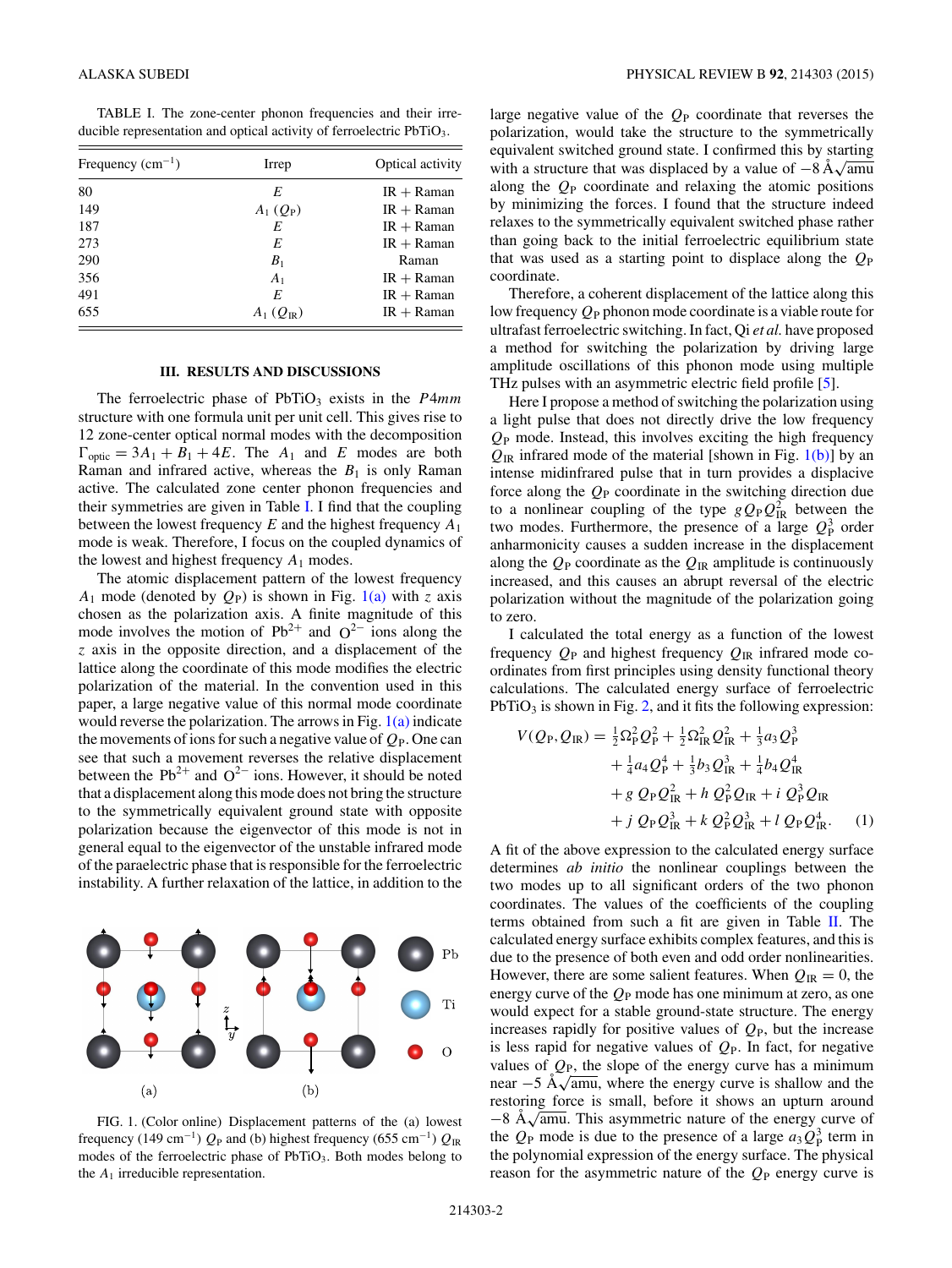<span id="page-2-0"></span>

FIG. 2. (Color online) Total energy as a function of the  $Q_P$  and  $Q_{IR}$  normal mode coordinates of the ferroelectric PbTiO<sub>3</sub>. Top: Energy surface. Bottom: Few energy curves that illustrate the behavior of the  $Q_P$  mode as a function of  $Q_{IR}$  mode.

the presence of a state with reversed polarization near a  $Q_P$ value of  $-8 \text{ Å} \sqrt{\text{amu}}$  that is symmetrically equivalent to the ferroelectric state at a  $Q_P$  value of zero.

The energy surface is also asymmetric in the  $Q_{IR}$  coordinate because of the presence of odd order terms. The presence of both even and odd order terms is consistent with the fact that this high frequency mode also has the  $A_1$  representation that does not break any crystal symmetry and is both infrared and Raman active. Although the energy surface is asymmetric in the  $Q_{\text{IR}}$  coordinate, both positive and negative  $Q_{\text{IR}}$  dis-

TABLE II. The anharmonic terms and nonlinear couplings of the  $Q_{\rm P}$  and  $Q_{\rm IR}$  modes of ferroelectric PbTiO<sub>3</sub> determined from a fit to the energy surface calculated from first principles.

| Coefficient                                   | Value    |
|-----------------------------------------------|----------|
| $a_3$ (meV/amu <sup>3/2</sup> $\AA^{-3}$ )    | 21.80    |
| $a_4$ (meV/amu <sup>2</sup> $\rm{\AA}^{-4}$ ) | 1.89     |
| $b_3$ (meV/amu <sup>3/2</sup> $\AA^{-3}$ )    | 1567.65  |
| $b_4$ (meV/amu <sup>2</sup> $\rm{\AA}^{-4}$ ) | 631.80   |
| g (meV/amu <sup>3/2</sup> $\AA^{-3}$ )        | 70.32    |
| <i>h</i> (meV/amu <sup>3/2</sup> $\AA^{-3}$ ) | $-12.40$ |
| i (meV/amu <sup>2</sup> $\mathring{A}^{-4}$ ) | $-0.79$  |
| j (meV/amu <sup>2</sup> $\AA^{-4}$ )          | 52.14    |
| <i>k</i> (meV/amu <sup>5/2</sup> $\AA^{-5}$ ) | 2.29     |
| <i>l</i> (meV/amu <sup>5/2</sup> $\AA^{-5}$ ) | 7.61     |

placements move the minimum of the  $Q_P$  coordinate towards the negative direction. A negative value of *Q*IR displaces the lattice towards the negative  $Q_P$  direction by a modest amount. However, a positive value of  $Q_{\text{IR}}$  does not continuously shift the energy minimum along the negative  $Q_P$  direction. It raises the energy curve near  $Q_P \approx 0$  and creates an energy minimum at a large negative value of the  $Q_P$  coordinate such that a state with reversed polarization is energetically favored. This abrupt shift of the minimum of the  $Q_P$  mode is due to the presence of a large  $a_3 Q_{\rm P}^3$  term.

If the oscillations along the *Q*IR coordinate are integrated out, the average potential experienced by the lattice has a minimum at a negative value of the  $Q_P$  coordinate with the magnitude of the displacement along  $Q_{\rm P}$  coordinate depending on the integration cutoff (i.e., the amplitude of the  $Q_{\rm IR}$  oscillations). This is because the coupling constant *g* of the term  $Q_P Q_R^2$  has the largest magnitude, and it implies that the lattice will experience a large unidirectional force  $-\partial V/\partial Q_P = -g Q_R^2$  along the  $Q_P$  coordinate when the  $Q_{\text{IR}}$  mode is being driven. Furthermore, a large  $a_3 Q_{\text{P}}^3$ term ensures that the displacement of the lattice along the  $Q_P$  coordinate abruptly increases as the  $Q_{IR}$  amplitude is continuously increased, which causes the electric polarization to switch discontinuously.

We can achieve a better understanding of the dynamics of the lattice when the  $Q_{\text{IR}}$  mode is pumped externally by a midinfrared pulse by treating the  $Q_P$  and  $Q_{IR}$  modes as classical oscillators and studying their coupled equations of motion. In this picture, the two oscillators experience a force deriving from the calculated energy surface, and the *Q*IR mode is additionally driven by a term  $F(t) = F \sin(\Omega t) e^{-t^2/2\sigma^2}$ , where  $F$ ,  $\sigma$ , and  $\Omega$  are the amplitude, width, and frequency of the midinfrared pulse, respectively. By treating the expression in Eq. [\(1\)](#page-1-0) as the potential, the coupled equations motion are

$$
\ddot{Q}_{IR} + \Omega_{IR}^{2} Q_{IR} = -b_{3} Q_{IR}^{2} - b_{4} Q_{IR}^{3} - 2g Q_{P} Q_{IR}
$$
  
\n
$$
-h Q_{P}^{2} - i Q_{P}^{3} - 3j Q_{P} Q_{IR}^{2}
$$
  
\n
$$
- 3k Q_{P}^{2} Q_{IR}^{3} - 4l Q_{P} Q_{IR}^{3} + F(t),
$$
  
\n
$$
\ddot{Q}_{P} + \Omega_{P}^{2} Q_{P} = -a_{3} Q_{P}^{2} - a_{4} Q_{P}^{3} - g Q_{IR}^{2}
$$
  
\n
$$
- 2h Q_{P} Q_{IR} - 3i Q_{P}^{2} Q_{IR} - j Q_{IR}^{3}
$$
  
\n
$$
- 2k Q_{P} Q_{IR}^{3} - l Q_{IR}^{4}.
$$
  
\n(2)

The results from numerical integration of the coupled equation of motions for different pump amplitudes are shown in Fig. [3.](#page-3-0) In these calculations, I have used a pump pulse with a symmetric Gaussian profile and a width of  $\sigma = 250$  fs, which correspond to typical pump pulses used in midinfrared excitations [\[6,7,9\]](#page-5-0). A pump frequency of  $\Omega = 1.03 \Omega_{IR}$  was used in the simulations, which is chosen to be slightly offresonance with the frequency of the *Q*IR mode to demonstrate that this method is efficacious even if the pump pulse is not precisely resonant with the *Q*IR mode.

Even for small pump amplitudes that cause a change in the Ti–apical O distances of a few percent along the  $Q_{\text{IR}}$ coordinate, the *Q*<sup>P</sup> mode oscillates at a displaced position in the negative  $Q_P$  direction [see the left panel of Fig. [3\(a\)\]](#page-3-0). This is consistent with the analysis of the  $gQ_PQ_R^2$  coupling presented in Refs.  $[6,8]$ . In Ref.  $[8]$  it was shown that the  $Q_P$  mode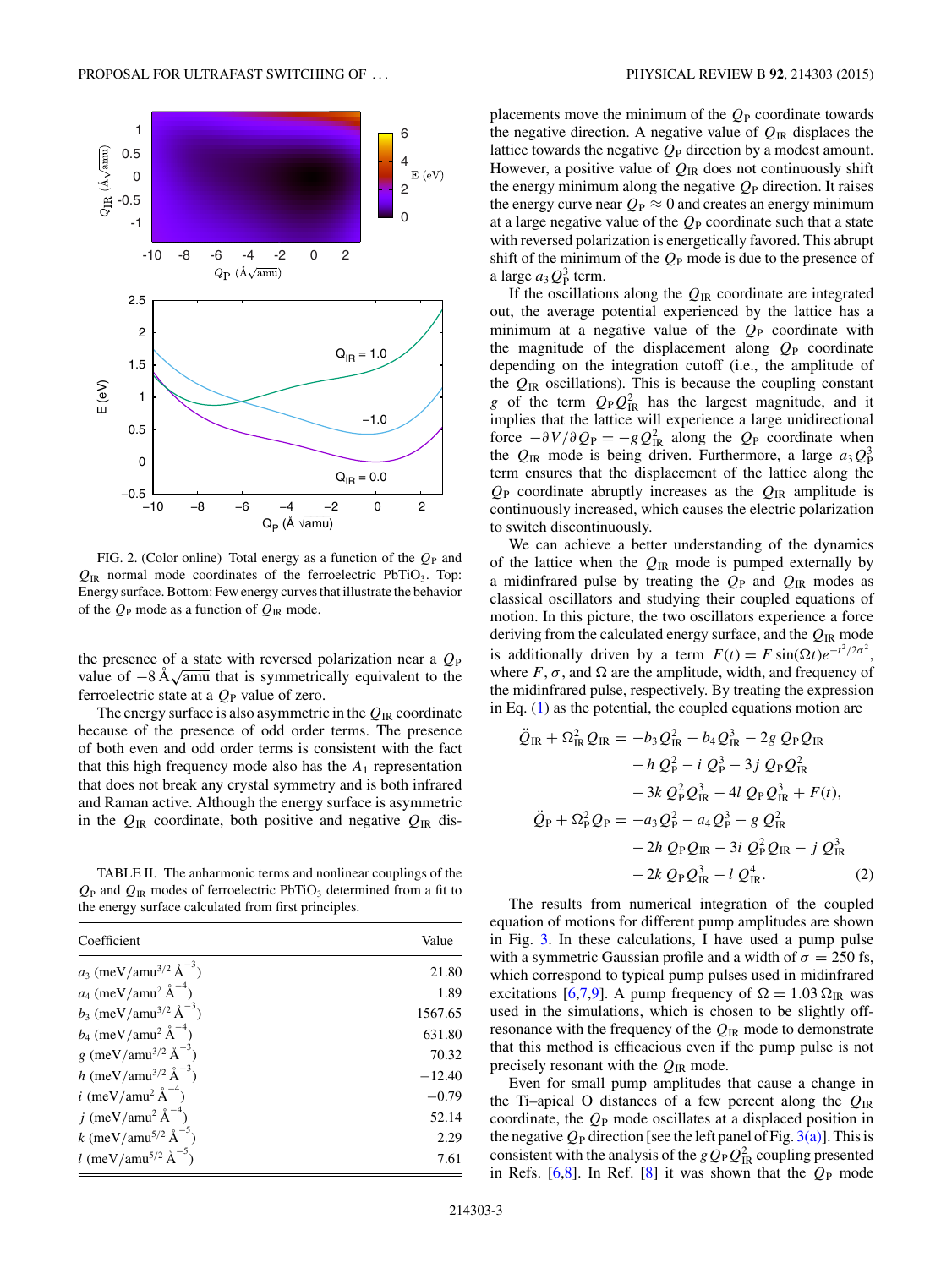<span id="page-3-0"></span>

FIG. 3. Dynamics of the  $Q_P$  mode for three different pump amplitudes. Left panels: Displacements along  $Q_P$  coordinate as function of time delay. Right panels: Fourier transform of the positive time delay oscillations.

experiences an effective force  $-gQ_{\text{IR}}^2 \propto -gF^2\Omega_{\text{IR}}^2\sigma^6(1-\frac{1}{2})$  $\cos 2\Omega_{\rm IR} t$ ) when the  $Q_{\rm IR}$  mode is pumped by an external driving term  $F(t)$ , and the time average of this forcing field has a rectified nonzero value. The oscillation of the *Q*<sup>P</sup> mode at a rectified position is also seen in the Fourier transform of the time evolution of the  $Q_P$  mode at positive time delays as shown in the right panel of Fig.  $3(a)$ . The Fourier transform shows a peak at zero frequency that is due to the displacement of the lattice along the  $Q_P$  coordinate. In addition, there is a peak at  $\Omega_P$ and a negligible presence of higher harmonics, which shows that the dynamics of the coupled oscillators are determined by the  $g$   $Q_{\rm P}$   $Q_{\rm IR}^2$  term, and other nonlinearities only play a marginal role at small pump amplitudes. At small pump amplitudes, the displacement along the negative direction in the  $Q_P$  coordinate is small. Therefore, although the electric polarization is reduced, the reversal of the polarization has not occurred.

It is also noteworthy that the cubic terms in the energy potential  $a_3 Q_P^3$  and  $b_3 Q_R^3$  are large. These also impart unidirectional forces  $-\partial V/\partial Q_P = -a_3 Q_P^2$  and  $-\partial V/\partial Q_{IR} =$  $-b_3 Q_{\text{IR}}^2$  to their respective coordinates when the amplitude of the oscillations are large, and the lattice will be rectified along these coordinates for the reasons described in the previous paragraph. From my first-principles calculations of the energy surface, I find that the coefficients of these terms are such that the lattice is rectified along the direction that reverses the electric polarization.

As the pump amplitude is increased, the effects of the above-mentioned nonlinearities start to become noticeable. The oscillations of the  $Q_P$  mode start to show higher frequency components due to the presence of various nonlinear terms. Further increase of the pump amplitude takes the dynamics to a highly nonlinear regime. In this regime, the frequency at which the *Q*<sup>P</sup> mode oscillates also changes. Interestingly, there are two different mechanisms that change the effective frequency of the *Q*<sup>P</sup> mode. First, a large amplitude oscillation of the *Q*<sup>P</sup> mode causes a change in the effective spring constant due to the  $\frac{1}{4}a_4Q_P^4$  nonlinearity in the energy potential. In the equation of motion, this nonlinearity acts to modify the frequency of the  $Q_P$  mode with a term  $-\partial V/\partial Q_P = -a_4 Q_P^3$ . The effective frequency  $\Omega_{\rm P}^{\rm eff} \rightarrow \Omega_{\rm P}^2[1 + a_4 Q_{\rm P}^2(t)/\Omega_{\rm P}^2]$  changes because the time-averaged  $\Omega_{\rm P}^{\rm eff}$  has a value different from  $\Omega_{\rm P}$  when the *Q*<sup>P</sup> amplitude is large. The rectification of the lattice along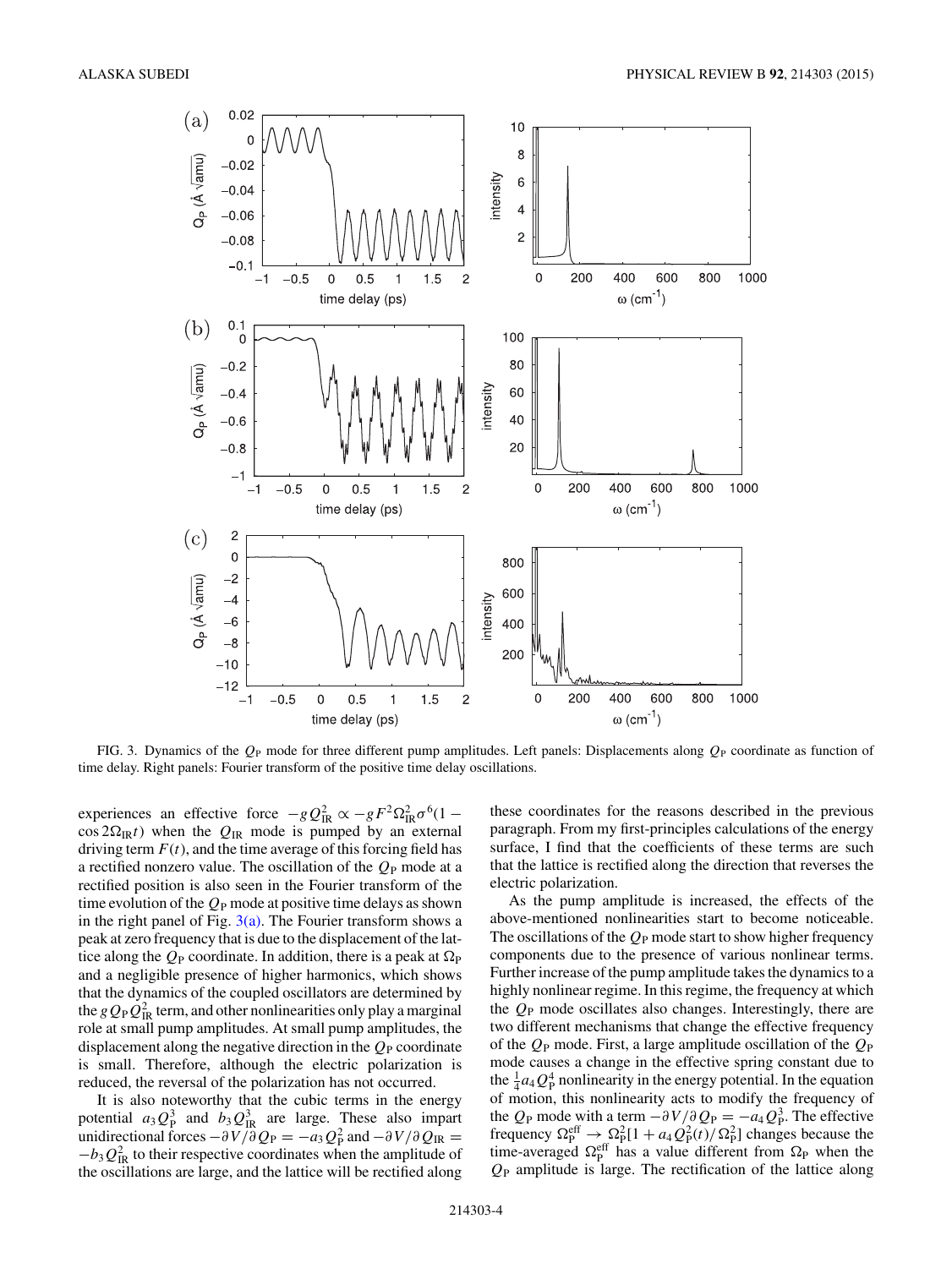the  $Q_P$  and  $Q_{IR}$  coordinates provides the second cause for the modification of the effective frequency. For example, the rectification along the  $Q_P$  coordinate changes the effective frequency to  $\Omega_P^{\text{eff}} \to \Omega_P^2[1 + a_3 Q_P(t)/\Omega_P^2]$  due to the  $a_3 Q_P^3$ term in the energy potential. The  $hQ_{\rm P}^2Q_{\rm IR}$  term in the energy potential similarly changes the effective frequency as  $\Omega_{\rm P}^{\rm eff} \rightarrow$  $\Omega_{\rm P}^2[1 + 2hQ_{\rm IR}(t)/\Omega_{\rm P}^2]$ . Figure [3\(b\)](#page-3-0) shows the results of the numerical integration of the equations of motion for a pump amplitude that rectifies the lattice close to a point where the polarization switches. Near the polarization reversal, the slope of the potential for the  $Q_P$  mode is less steep, and the  $Q_P$ mode oscillates at a smaller frequency. In this regime, the pumped *Q*IR mode is oscillating at a displaced position with an amplitude that changes the two Ti–apical O bond lengths by  $0.4$  and  $0.7$  Å. These are large amplitude oscillations, but they are comparable to the change in the Ti–apical O distance of  $0.6$  Å when a polarization switch occurs.

Figure  $3(c)$  illustrates the case where the lattice moves to a far distance in the negative direction along the  $Q_P$  coordinate, and this signals that the polarization has been switched. The pump strength used in this instance causes the  $Q_{\text{IR}}$  mode to oscillate at a displaced position with an amplitude that changes the two Ti–apical O bond lengths by 0.5 and 0.8  $\dot{A}$ . In this regime, the oscillations about the displaced position exhibit a strong nonlinear behavior with the presence of a wide range of frequency components. Nevertheless, the frequency component that has the largest spectral weight stiffens once the displacement along  $Q_P$  coordinate advances through the point of polarization reversal, although the frequency is still smaller than  $\Omega_P$ .

I find that the displacement along the  $Q_P$  coordinate shows a sudden jump when the externally pumped  $Q_{IR}$  amplitude is continuously increased. This is consistent with the behavior of the energy potential discussed above where a large  $a_3 Q_{\rm P}^3$ term causes an abrupt change in the position of the minimum of the  $Q_P$  mode as  $Q_{IR}$  is continuously increased. As a function of the pump amplitude, the displacement along the *Q*<sup>P</sup> coordinate continuously increases from a value of zero to  $\sim$  − 1.5 Å $\sqrt{amu}$ . However, a further increase of the pump amplitude causes the  $Q_P$  mode to oscillate about a displaced position of  $\sim$  − 9.0 Å $\sqrt{\text{amu}}$ . This indicates that the electric polarization switches in an abrupt, discontinuous manner when the *Q*IR mode is externally pumped. Such a behavior can also be gleaned from the change in the frequency of the *Q*<sup>P</sup> mode as the polarization reversal happens. I find that the frequency of the  $Q_P$  mode decreases by up to 60% as it is displaced along this coordinate. But it does not soften completely to zero as the polarization switch occurs and the frequency starts to increase again.

In the study presented here, nonlinear couplings between two phonon modes and their dynamics when the higher frequency mode is externally pumped has been used to predict that ferroelectric materials can be switched using midinfrared pulses. However, in real materials there are additional dynamical degrees of freedom, and this has two main implications. First, scattering with other degrees of freedom will cause the phonon modes to be damped. Therefore, the rectifying force along the  $Q_P$  coordinate exists only as long as the  $Q_{IR}$  mode is being externally pumped. Second, other degrees of freedom also respond to the displacement of the lattice along the  $Q_P$ 

coordinate. If the pump pulse is long enough, other degrees of freedom relax relative to the switched state, and this forms an energy barrier that prevents the lattice to move back to the initial state even in the absence of the pump. A more detailed theoretical study based on molecular dynamics simulations would be required to ascertain the time it would take to form the energy barrier.

As mentioned above, I performed a full relaxation of the lattice starting from a structure that corresponds to a  $Q_P$ displacement of  $-8.0 \text{ Å}\sqrt{\text{amu}}$  and found that the lattice indeed relaxes to the symmetrically equivalent switched state. The relaxation of the whole lattice to the symmetrically equivalent state with reversed polarization provides a mechanism for repeated switching because the lattice again experiences a unidirectional force in the switching direction along the  $Q_P$  coordinate when the lattice is excited anew by a midinfrared pulse.

In addition to  $PbTiO<sub>3</sub>$ , I investigated the nonlinear couplings between the lowest and highest frequency  $A_1$  modes of BaTiO<sub>3</sub> and LiNbO<sub>3</sub>. I find a large  $gQ_PQ_R^2$  coupling between the lowest frequency  $A_1$  mode  $(Q_P)$  and the highest frequency  $A_1$  mode ( $Q_{IR}$ ) in these materials as well. The sign of the coupling is such that the electric polarization of these materials could also be switched by pumping the  $Q_{\text{IR}}$  mode with a midinfrared pulse. Therefore, the method illustrated here seems applicable in general to all perovskite transition-metal oxide ferroelectrics.

#### **IV. SUMMARY**

In summary, I have illustrated that the polarization of  $PbTiO<sub>3</sub>$  can be switched by exciting the highest frequency infrared active  $A_1$  phonon mode of this material with a midinfrared pulse. A large amplitude oscillation of this mode provides a unidirectional force along the lowest frequency *A*<sup>1</sup> phonon mode coordinate due to a nonlinear coupling of the type  $gQ_PQ_{\text{IR}}^2$ . A displacement of the lattice along the  $Q_P$ coordinate changes the electric polarization and can bring the system near the symmetrically equivalent switched state. From my first-principles calculations, I find that sign of the coupling is such that the oscillations of the *Q*IR mode displaces the lattice along the  $Q_P$  coordinate in the switching direction. I also find that the switching occurs discontinuously because of the presence of a large  $a_3 Q_{\rm P}^3$  term in the energy potential, which abruptly moves the minimum of the  $Q_P$  mode as the  $gQ_PQ_{\rm IR}^2$  term gets continuously larger.

In addition to  $PbTiO<sub>3</sub>$ , I find the presence of a similar  $gQ_PQ_R^2$  coupling and a large  $a_3Q_P^3$  anharmonicity in BaTiO<sub>3</sub> and  $LiNbO<sub>3</sub>$ , and this type of nonlinear coupling seems to be universally present in perovskite transition-metal oxide ferroelectrics. Therefore, a selective excitation of the *Q*IR mode using a midinfrared pulse can be a general method to switch the polarization of perovskite transition-metal oxide ferroelectrics.

### **ACKNOWLEDGMENTS**

I am indebted to Yannis Laplace for valuable discussions. I also acknowledge Antoine Georges, Roman Mankowsky, Srivats Rajasekaran, and Andrea Cavalleri for helpful comments and discussions.